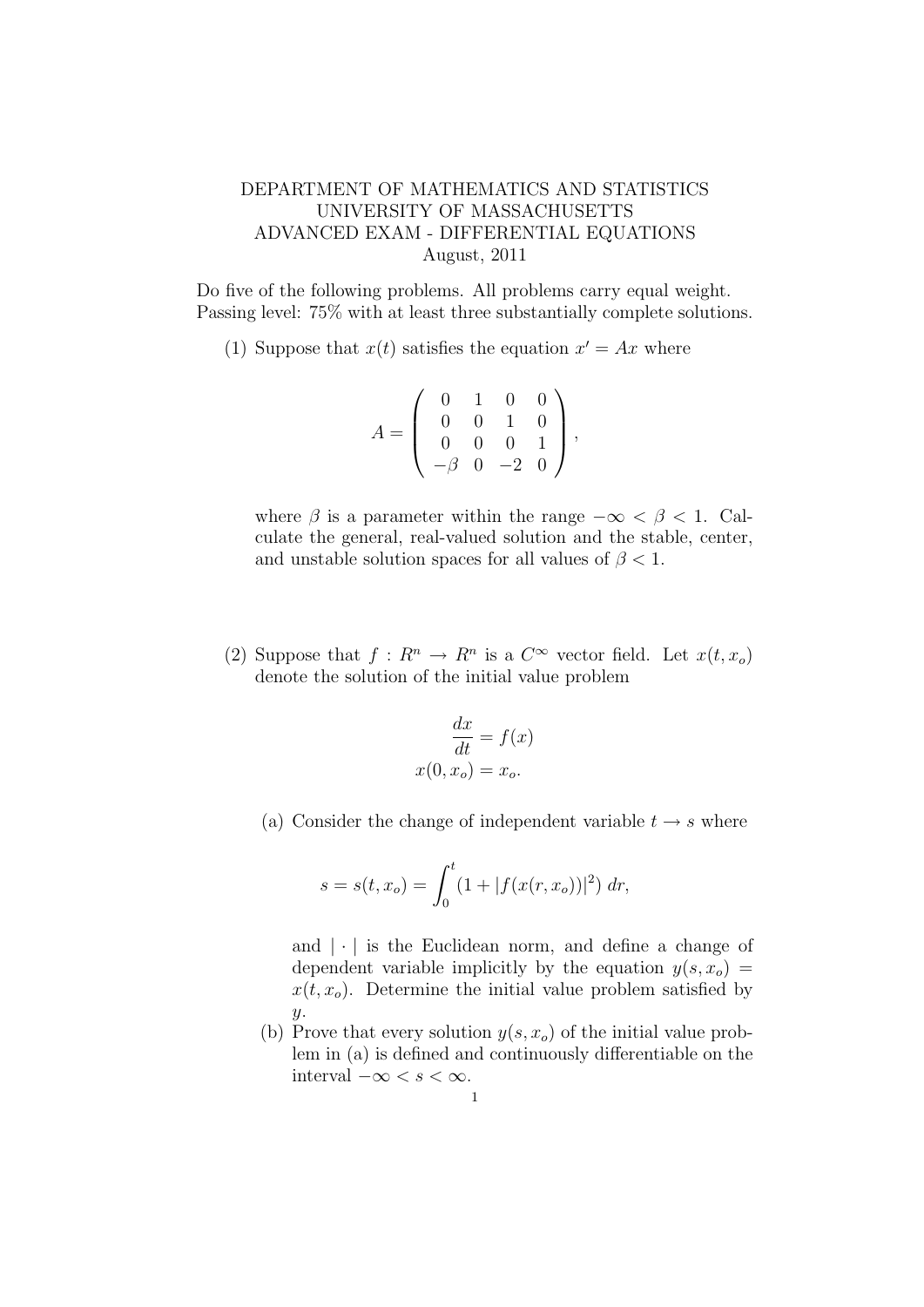(3) Consider the following system

$$
x' = -2x + y
$$

$$
y' = x2 - y2 + 3
$$

- (a) Determine all rest points and their linearized stability.
- (b) Prove the existence of a connecting orbit between the two rest points. Sketching the phase plane is useful but is not in itself a complete answer to this question. You need to present a mathematical argument that justifies your sketch.
- (4) Suppose that  $u(t)$  and  $\bar{u}(t)$  are two solutions on the interval  $0 \leq t \leq T$  of the system

$$
u'=f(u),
$$

where  $n \geq 2$  and  $f: R^n \to R^n$  is a smooth vector field and that

$$
\frac{\partial f_i}{\partial u_j}(u) > 0
$$

holds for each  $j \neq i$  and all u.

Prove that if  $u(t)$  and  $\bar{u}(t)$  satisfy the initial inequalities  $u_i(0) < \bar{u}_i(0)$ , then the two solutions satisfy

$$
u_i(t) < \bar{u}_i(t)
$$

on the interval  $0 \le t \le T$  for all *i*.

(5) Consider the biharmonic equation

$$
\Delta^2 u = f \quad \text{in} \quad \Omega, \quad \text{with data}
$$

$$
u = 0, \quad \frac{\partial u}{\partial n} = 0 \quad \text{on} \quad \partial \Omega,
$$

where  $\Omega$  is a regular bounded open subset of the plane  $R^2$ , and  $f \in L^2$ .

- (a) Define a weak solution for this problem. Be sure to explain your definition.
- (b) Show that any weak solution which is also a  $C<sup>4</sup>$  function is a classical solution.

2